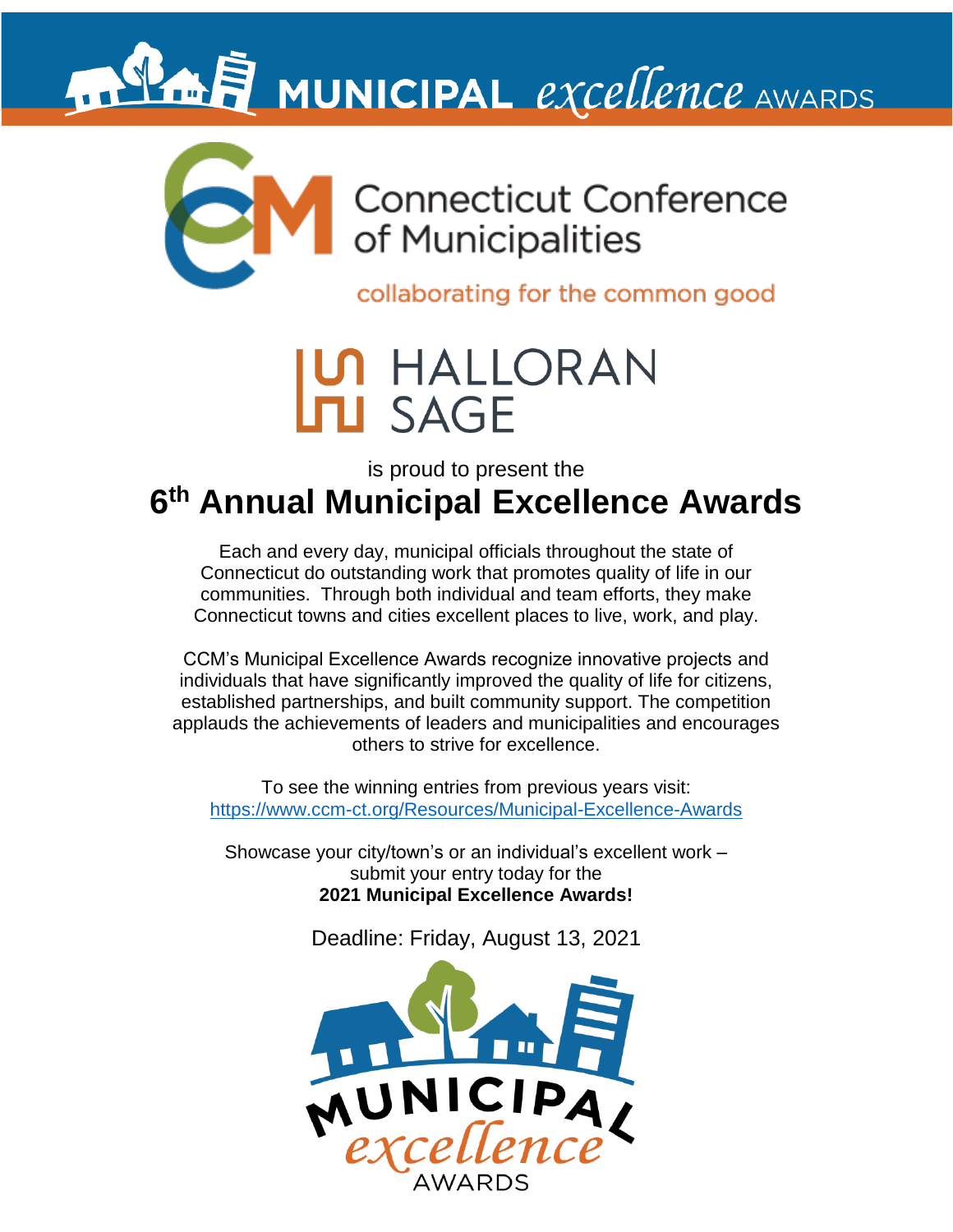

## **General and Topical (Town/City) Awards**

#### *EVALUATION*

Entries will be evaluated by a panel of judges made up of CCM leaders past and present. Evaluation of the award entries will include analysis of:

- Structure how the project or program is planned, organized, administered, and clearly explained.
- Goals and results how well did the program achieve its goals? Be sure to clearly state your objectives and accomplishments.
- **EXTERGHEES 21 Strengths and weaknesses how well did you use your resources? Talk about your** budget, any grants you received, and highlight any person-power behind your project.
- **•** Applicability to other municipalities can other cities or towns learn from your program and adapt your ideas to their community?

Excellence in local government can be defined in many ways. If your municipality has done one or more of the following, we encourage you to send in an entry:

- **Improved the quality of a municipal service.**
- **•** Developed an effective or innovative way to solve an old or common problem. How did your city align strategy with resources, and manage your innovation effectively?
- Modified a program from another community or organization to fit your needs.
- Found a way to save your town money and achieve the same or better results.
- **•** Involved citizens or other town staff in making a decision. How did you tap citizen ideas, capture volunteer energy, and promote engagement?

This is your chance for statewide recognition – from peers, colleagues, residents, and the media – for a job well done.

#### *ELIGIBILITY FOR AWARDS*

**General Entry Awards** are divided into three population categories. Towns may submit an entry in their population category regardless of topic or service area.

**20,000 and under 20,001 to 40,000 40,001 or more**

- A single award will be presented in this year's **Topical Award** category, **"Innovation in Diversity, Equity, and Inclusion"**. Towns of all sizes will compete against each other in this category.
- To be eligible, the subject of each entry must be a municipal-funded and/or municipaladministered project or program. Consider entering any project or program that was in place within the past two years. The project or program must have been initiated and/or implemented between December 2018 and December 2020. Towns may not enter the same project in both the population category and the topical category. No limit on entries per town or city; however, you must choose only one category per entry. **What can you enter for 2021?**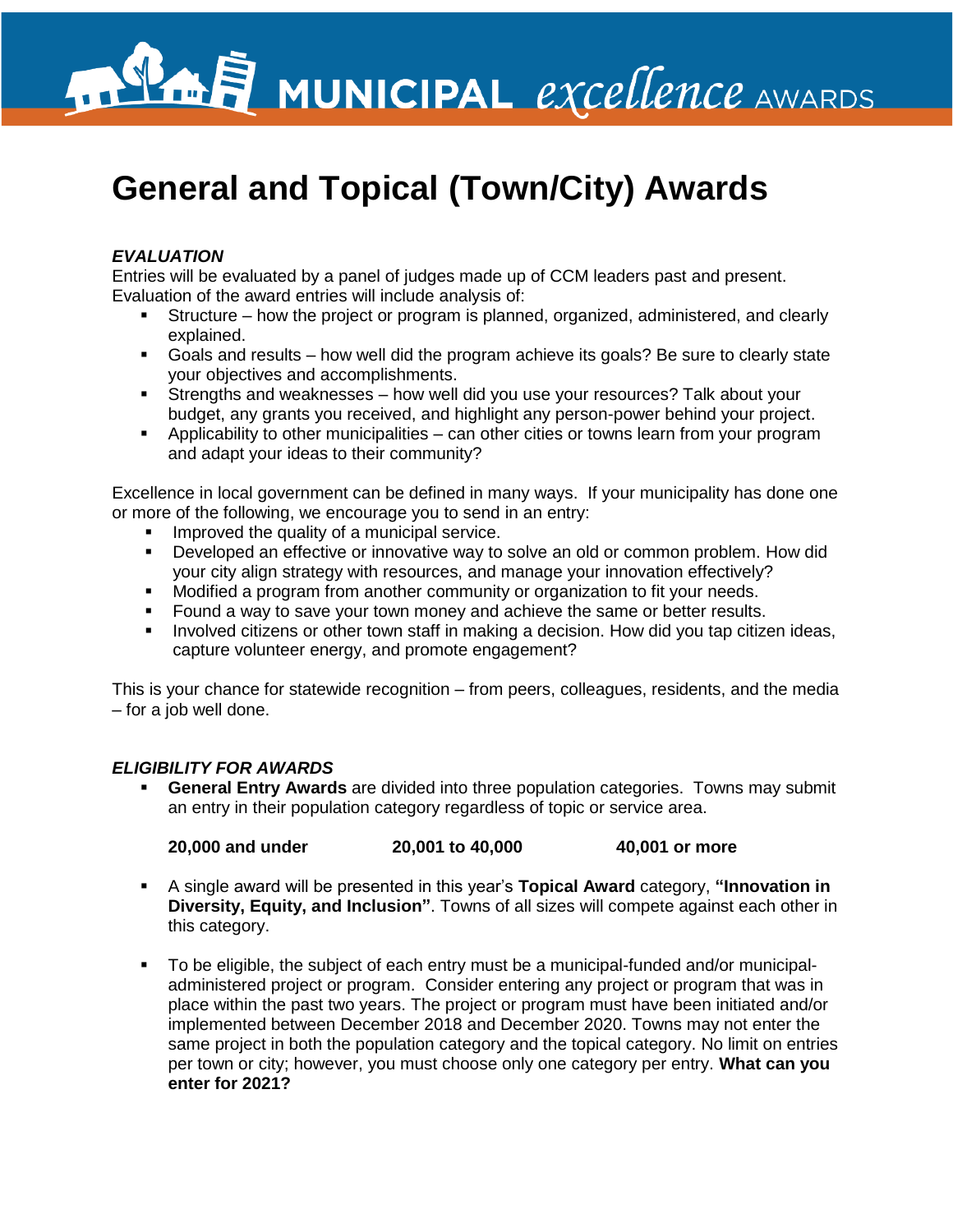#### *ENTRY PROCESS*

Submit an entry packet via email or mail that includes a completed entry form, needed information described on the entry form, and any relevant supporting materials. Please note that entry materials cannot be returned if submitted by mail.

#### *WINNING ENTRIES*

- A First Place prize will be awarded to the winner in each General Entry Award category. Winners are honored at CCM's Annual Convention in the fall and entries are featured throughout the year on CCM's website and in CT&C magazine. Each winning project will be awarded \$1,000 to be put toward its continued implementation and success.
- A single prize of \$1,000 will be given in the Topical Award category. Towns of all sizes will compete against each other in this category.
- If no entries in a given category meet judging standards, or if a category has few competitive entries, judges reserve the right to withhold an award in that category.
- Winning submissions will be notified in advance of the CCM Annual Convention, which is taking place on November 30, 2021 at Mohegan Sun, and will receive special recognition at the Convention.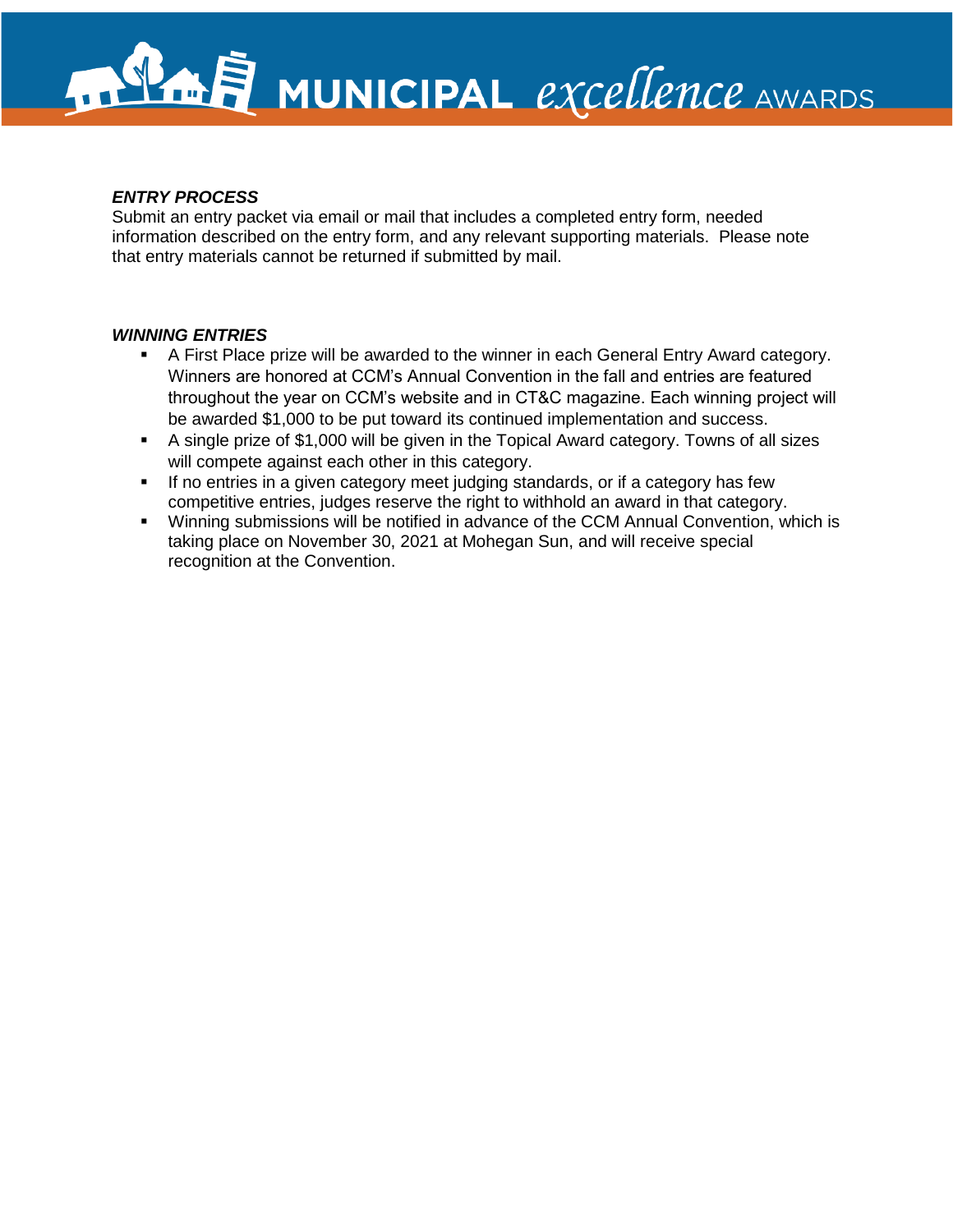### **General and Topical Award Entry Form**

#### *2021 MUNICIPAL EXCELLENCE AWARDS*

Please submit the following information for each entry.

Municipality:  $\blacksquare$ 

Name of your nominated project or program: \_\_\_\_\_\_\_\_\_\_\_\_\_\_\_\_\_\_\_\_\_\_\_\_\_\_\_\_\_\_\_\_\_\_\_\_\_\_\_\_

Contact person: \_\_\_\_\_\_\_\_\_\_\_\_\_\_\_\_\_\_\_\_\_\_\_\_\_\_\_\_\_\_\_\_\_\_\_\_\_\_\_\_\_\_\_\_\_\_\_\_\_\_\_\_\_\_\_\_\_\_\_\_\_\_\_

Contact person's title: **Example 2018** 

Phone Number: \_\_\_\_\_\_\_\_\_\_\_\_\_\_\_\_\_\_\_\_ Email Address: \_\_\_\_\_\_\_\_\_\_\_\_\_\_\_\_\_\_\_\_\_\_\_\_\_\_\_\_

In which category are you submitting your entry?

- **General Entry Award** (check one population category): **20,000 and under** 
	- **20,001 to 40,000**

**40,001 or more**

#### **OR**

▪ **Topical Award**

 $\Box$  "Innovation in Diversity, Equity, and Inclusion"

- 1. On a separate page, in 600 words or less, please provide a brief program/project description (to include budget, time frame, goals, collaborations, etc.).
- 2. Entries in both the General Entry Award and Topical award categories will be evaluated in terms of project/program structure, project/program goals and results, project/program strengths and weaknesses, and applicability to other towns as best practice.
	- For General Award Entries On a separate page, in 600 words or less, please describe how your town's project/program has accomplished one or more of the following:
		- a. Improved the quality of a town service.
		- b. Developed an effective or innovative way to solve an old or common problem.
		- c. Modified a program from another community or organization to fit your needs.
		- d. Found a way to save your town money and achieve the same or better results.
		- e. Creatively involved citizens or other town staff in making a decision.
	- For Topical Award Entries

*"Innovation in Diversity, Equity, and Inclusion"*

Award applications in this category highlight effective methods used by cities and towns to create lasting change in the municipality and establish an inclusive work environment by fostering diversity, equity, and inclusion. This could be through programs or services that: provide greater access to government and government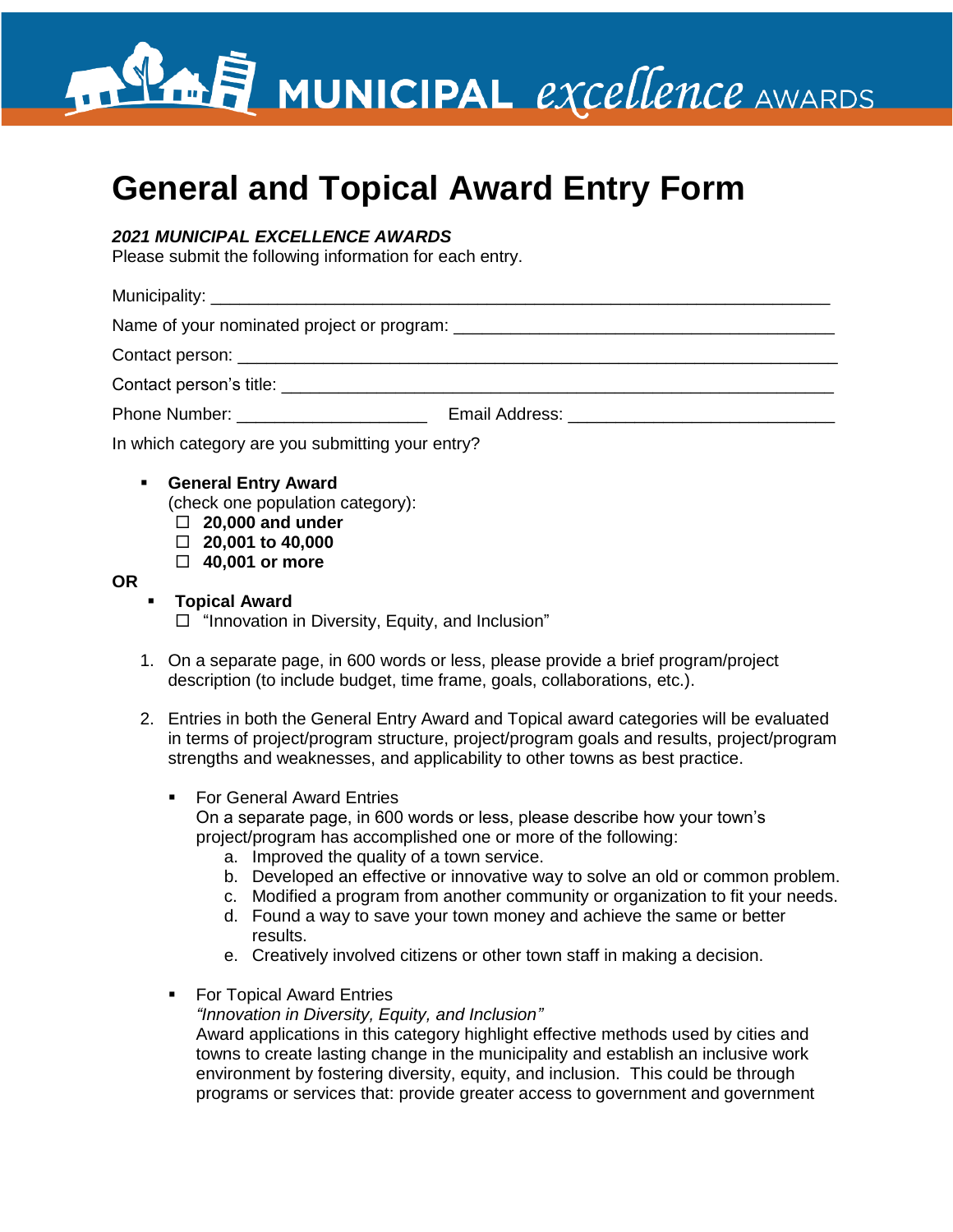services to all populations; increase citizen participation in government and community activities by all segments of the community; or show that diversity, equity, and inclusion are ongoing and recognized efforts in your municipality. On a separate page, in 600 words or less, describe that program, project, or initiative. Please highlight any unique features and include any applicable evaluative data (see "Evaluation" section of the Entry Rules page).

3. Entries may include supporting documents (e.g., reports, proposals, photos, brochures, maps, newsletters, newspaper clippings, charts or graphs, printed website pages, advertisements, or marketing pieces). Submitting entries on no more than 20 sheets of single-sided paper is helpful to our judging panel. If you choose to submit your packet in a binder, please use binders that are no more than one inch thick.

Please note that, by submitting your entry, you are granting CCM approval to use your entry for promotional purposes.

#### *ENTRY DEADLINE*

All entries must be submitted or postmarked by **Friday, August 13, 2021**.

*Electronic submissions are encouraged.*

| Send via email to: | memberservices@ccm-ct.org |
|--------------------|---------------------------|
|                    |                           |

**Send via mail to:** Municipal Excellence Awards Attn: Beth Scanlon Connecticut Conference of Municipalities 545 Long Wharf Drive, 8<sup>th</sup> Floor New Haven, CT 06511

**Questions?** Contact [memberservices@ccm-ct.org](mailto:memberservices@ccm-ct.org) or (203) 946-3782

**The 2021 Municipal Excellence Awards are brought to you by:**

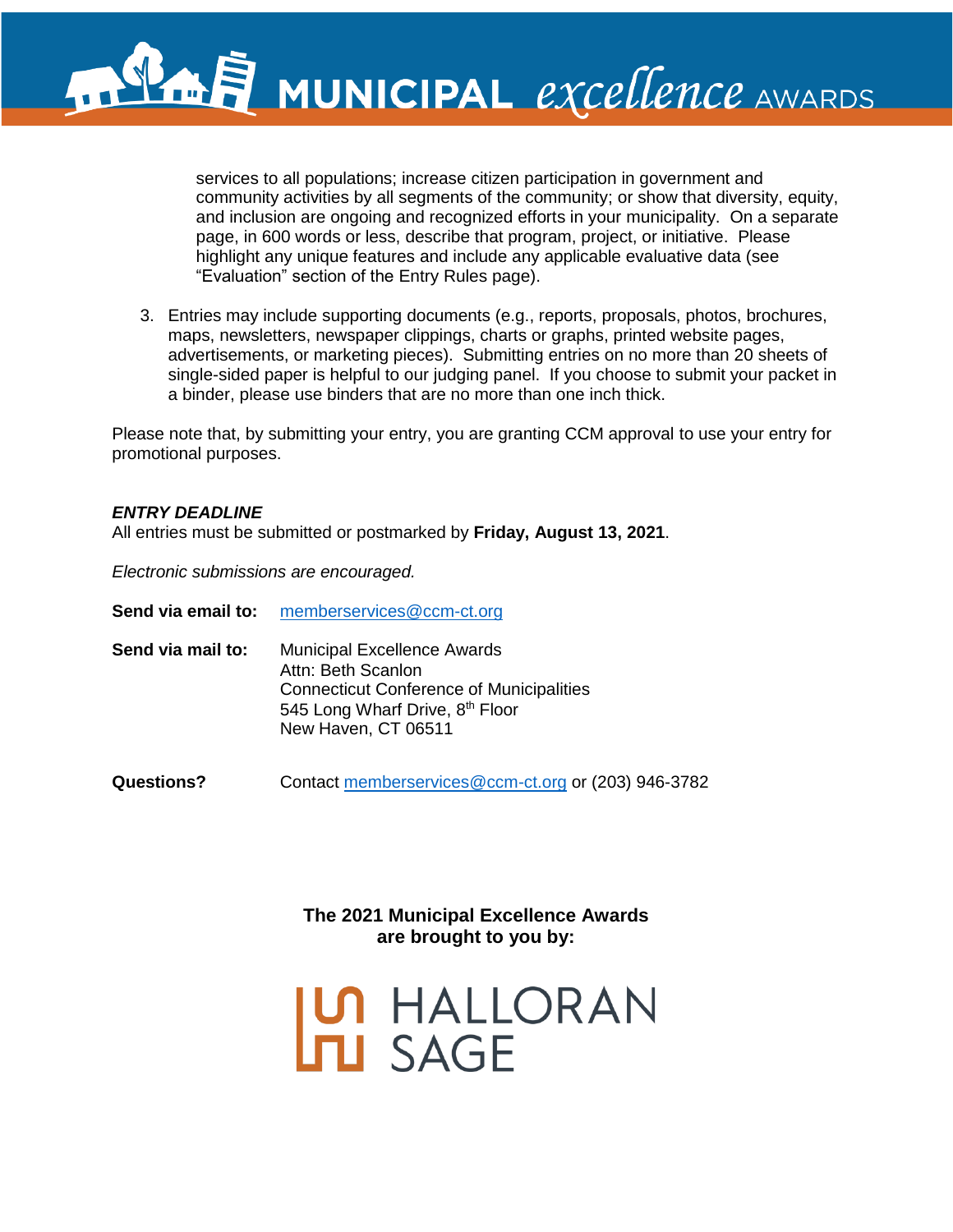### **Individual Awards**

#### **Joel Cogen Lifetime Achievement Award**



The Joel Cogen Lifetime Achievement Award is presented to an individual who has made a significant and unique contribution to Connecticut or to his or her community over an extended period of years.

The award was established in memory of CCM's first Executive Director, Joel Cogen. His dedication to advocating for the interests of Connecticut municipalities and promoting efficiency and responsiveness within municipal governments persists as an example for all of us. CCM celebrates his life and service through this award.

#### **Richard C. Lee Innovators Award**



Presented by CCM to recognize municipal leaders that have developed unique and creative projects and programs to increase the effectiveness of local government. Innovators are individuals in any area of government who address problems common to municipalities throughout Connecticut in new ways.

The award was established in memory of CCM founder Richard C. Lee, the former mayor of New Haven whose urban renewal programs earned national recognition and created a template for decades of future city revitalization projects. His lifetime commitment to excellence in city government set an example for all of us. CCM celebrates his life and service through this award.

To see the winning entries from previous years, visit: [https://www.ccm](https://www.ccm-ct.org/Resources/Municipal-Excellence-Awards)[ct.org/Resources/Municipal-Excellence-Awards.](https://www.ccm-ct.org/Resources/Municipal-Excellence-Awards)